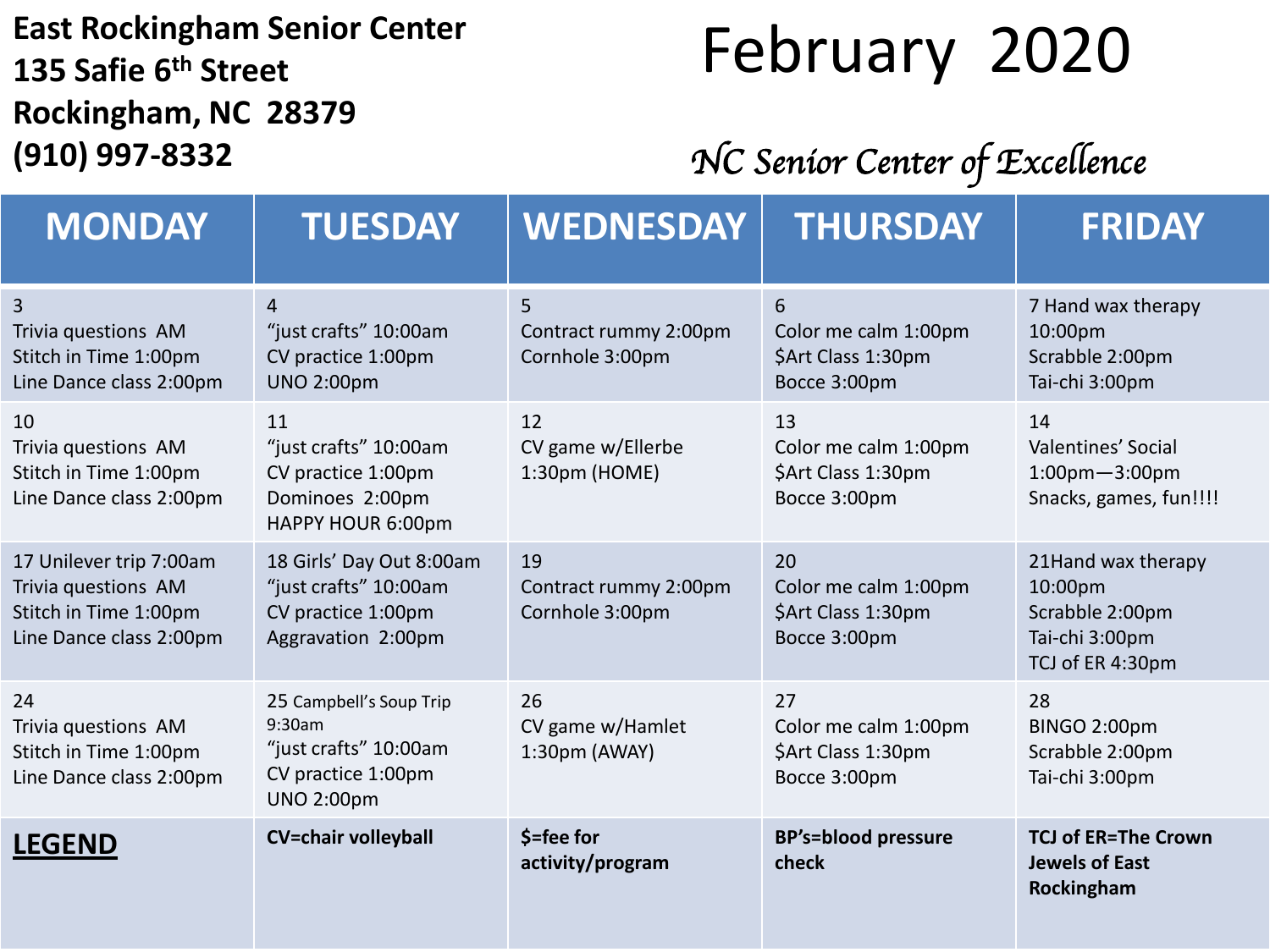Ellerbe Senior Center<br>306 Millstone Road, Ellerbe, NC 28338 910-652-6006

## February 2020

| <b>Monday</b>                                                               | <b>Tuesday</b>                                                     | Wednesday                                                                                       | <b>Thursday</b>                                      | <b>Friday</b>                                                            |
|-----------------------------------------------------------------------------|--------------------------------------------------------------------|-------------------------------------------------------------------------------------------------|------------------------------------------------------|--------------------------------------------------------------------------|
| $\overline{\mathbf{3}}$<br>Bingo 12:15pm with<br><b>Richmond co Hospice</b> | $\overline{4}$<br>Movie in Aberdeen and<br>lunch 9:00am-4:00pm     | 5<br>Volleyball<br>Practice@10:00am                                                             | 6<br><b>Bingo with Richmond</b><br>Pines12:15pm      | $\overline{7}$<br>Contract Rummy 12:15pm                                 |
| <b>10</b><br>Bingo 12:15pm with<br><b>United Healthcare</b>                 | 11<br>Pastor David Fore 11:45am                                    | 12<br><b>Volleyball Practice</b><br>10:00am<br>Pastor McKnight 11:45am<br>Game at E Rock 1:30pm | 13<br>Bingo 12:15pm with<br><b>Cornerstone Ins</b>   | 14<br>Aggravation 12:15pm<br>Valentines Social @<br>E-Rock 1:00pm-3:00pm |
| 17<br>Bingo 12:15pm with<br>Humana                                          | 18<br>Movie Day @Leath<br><b>Memorial Library</b><br>1:00pm-3:00pm | 19<br><b>Volleyball Practice</b><br>10:00am<br><b>Volleyball Game V/S</b><br>Hamlet-Home 1:30pm | 20<br>Bingo 12:15pm with<br><b>Community Hospice</b> | 21<br><b>Contract Rummy 12:15pm</b>                                      |
| 24<br>Bingo 12:15pm                                                         | 25<br>Chair Exercises 10:30am                                      | 26<br><b>Volleyball Practice</b><br>10:00am                                                     | 27<br>Bingo12:15pm                                   | 28<br>Scrabble 12:15pm                                                   |
| Legend: $\$ = \text{Fee}<br>for program/ activity                           |                                                                    |                                                                                                 |                                                      |                                                                          |